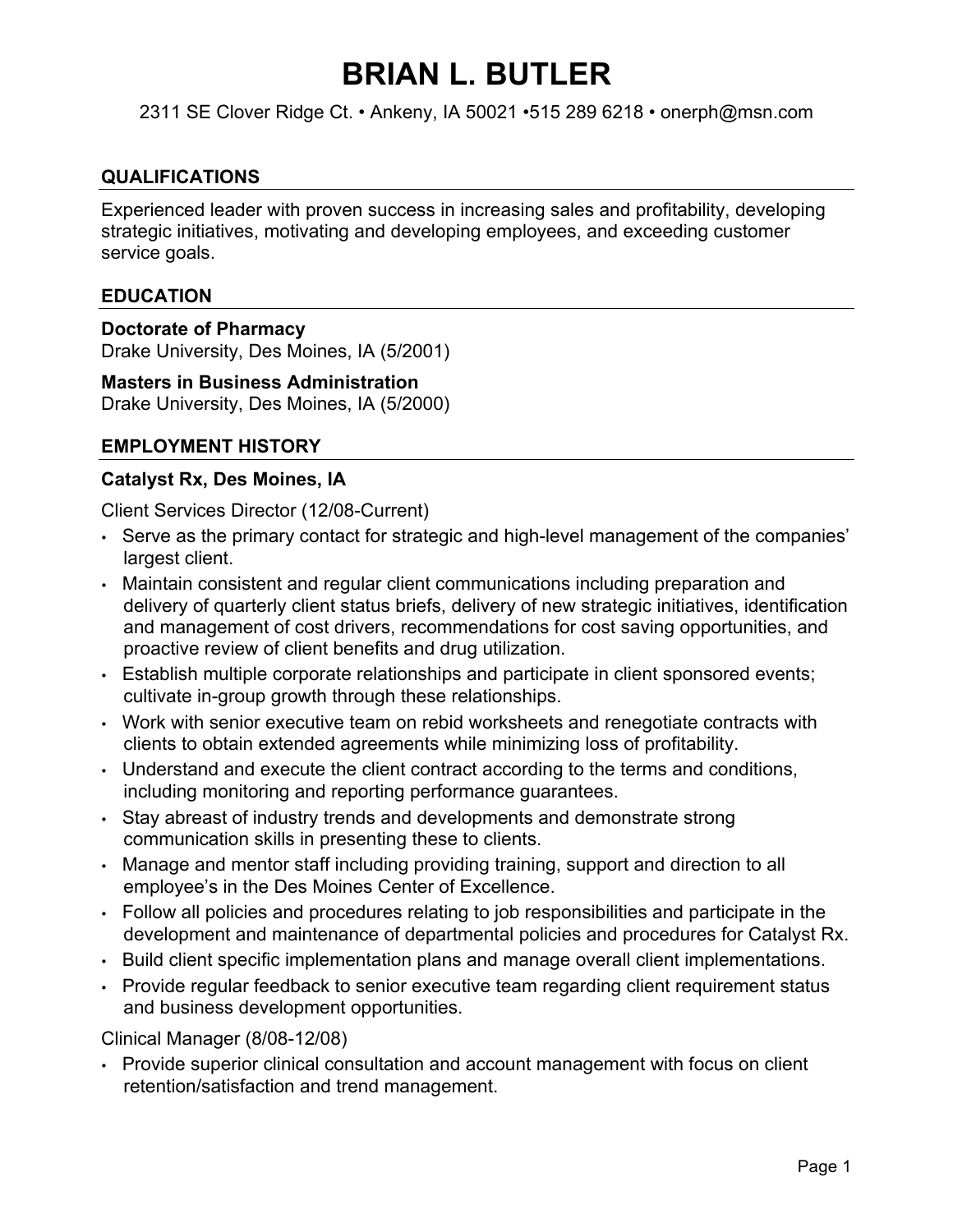# **BRIAN L. BUTLER**

2311 SE Clover Ridge Ct. • Ankeny, IA 50021 •515 289 6218 • onerph@msn.com

- Conduct utilization and cost analyses, drug utilization reviews and analyses, formulary management, and serve as a drug information resource.
- Participate in client meetings and coordinate implementations of clinical projects/programs.
- Provide education for clients, pharmacists, members, and physicians, including one-onone physician visits and implementation of educational programs.
- Support Catalyst Rx and client specific pharmacy and therapeutics functions and responsibilities.
- Support elevated customer service and prior authorization inquiries specific to assigned accounts.
- Initiate and develop clinical products and services and support sales and marketing.
- Provide drug information and clinical support for customer service pharmacy technicians; provide clinical input and support for claims processing programs and assist in the development of corporate clinical products and services.
- Support corporate clinical pharmacy operations.
- Assist and participate in pharmacy student/externship programs.

## **Cardinal Health, Des Moines, IA**

Senior Consultant-Franchise Operations (10/05-8/08)

- Provide operational support to over 45 franchise owners in 6 states including oversight of company-wide initiatives, business planning, expense control, maximization of profit, and adherence to local and federal pharmacy law.
- Direct a cross-functional team of finance, marketing, operations, and store development staff.

Pharmacy Manager-Medicap (7/05-10/05)

• Managed day-to-day operations of a Medicap Pharmacy location.

### **CVS/Pharmacy, Chicago, IL/Detroit, MI**

District Manager (4/04 – 7/05)

- Managed total store operations of 17 locations resulting in sales of over \$140 million.
- Managed staffing, placement, training, and development of all managerial and pharmacist positions; motivated employees to work together on store action plans, community events, and sales building programs.
- Maintained accountability for financial aspects of the business including budgeting, sales, margin, payroll control, expense control, and bottom line profitability.
- Ensured execution of all company driven initiatives and measurable tasks to drive true bottom line profitability of over \$13.2 million.
- Provided oversight for all district employee relations issues including conflict resolution, coaching and counseling, and performance evaluation.